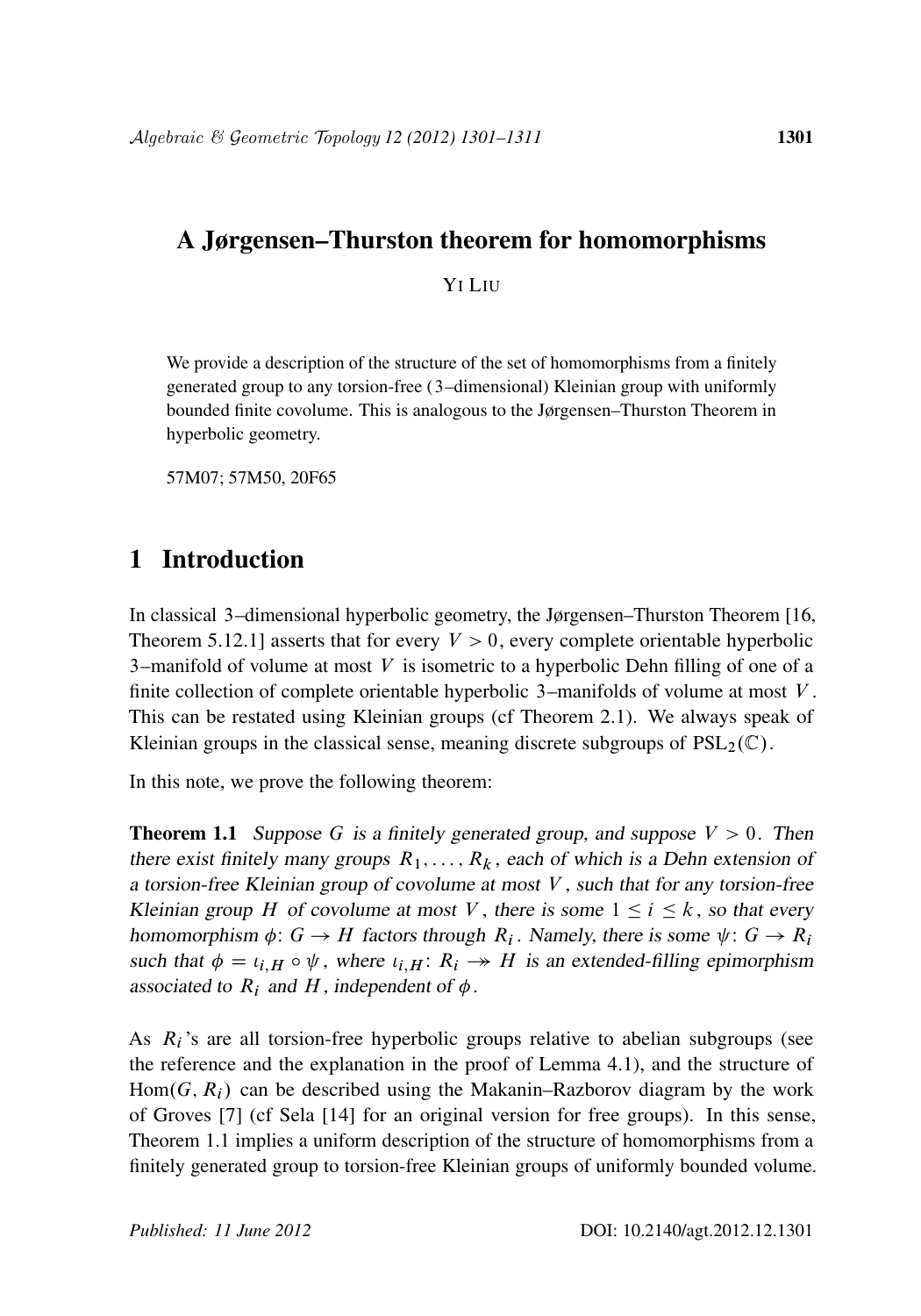When  $G$  is finitely presented, Theorem 1.1 is a quick consequence of the factorization result obtained by Agol and Liu [1, Theorem 3.2] (Section 3). To obtain the finitely generated case, we show that generic Dehn extensions of finite-covolume torsion-free Kleinian groups are stable limits of congruent extended filling (Lemma 4.1). This is also a special case of some more general results for Dehn fillings of relatively hyperbolic groups (cf Lemma 4.1). It follows from a trick of representation varieties that such Dehn extensions are all subgroups of  $SL_2(\mathbb{C})$  and that the finitely generated case can be reduced to the finitely presented case (Lemma 4.3).

Acknowledgements The author is grateful to Ian Agol and Daniel Groves for helpful conversations. The author also thanks the referee for many suggestions on the simplification of the argument from a preliminary version.

## 2 Preliminaries

In this section, we recall some notions and results related to the topic of this paper.

#### 2.1 The Jørgensen–Thurston Theorem

For convenience of our discussion, we adopt the following notation and state the results in terms of Kleinian groups. See Thurston [16] for facts mentioned in this subsection.

Let  $\Gamma$  be a torsion-free Kleinian group of finite covolume, namely, which has a fundamental domain in  $\mathbb{H}^3$  of finite volume. Then  $\Gamma$  has at most finitely many conjugacy classes of parabolic subgroups, represented by subgroups  $P^1, \ldots, P^q$  $(q \ge 0)$ , each isomorphic to a rank–2 free abelian group. We often call these chosen subgroups *cusp representatives* of  $\Gamma$ . By a *slope-tuple*  $\zeta = (\zeta^1, \dots, \zeta^q)$  with respect to  $(\Gamma; P^1, \ldots, P^q)$  (or ambiguously, w.r.t.  $\Gamma$ ), we shall mean that for each  $1 \le j \le q$ , the j-th component  $\zeta^j$  is either trivial or a primitive element in  $P^j$ . For any slope-tuple  $\zeta$ of  $\Gamma$ , we denote the *Dehn filling* of  $\Gamma$  along  $\zeta$  as

$$
\Gamma_{\zeta} = \Gamma / \overline{\langle \zeta^1, \ldots, \zeta^q \rangle},
$$

ie  $\Gamma$  quotienting out the normal closure of the  $\zeta^{j}$ 's, and often denote the quotient epimorphism as

$$
\iota_{\xi} \colon \Gamma \twoheadrightarrow \Gamma_{\xi}.
$$

By Thurston's Hyperbolic Dehn Filling Theorem [16, Theorem 5.8.2], for generic slope-tuples  $\zeta$  (avoiding finitely many primitive choices for each component),  $\Gamma_{\zeta}$  is isomorphic to a torsion-free Kleinian group of finite covolume, indeed, strictly less than that of  $\Gamma$  if  $\zeta$  has at least one nontrivial component. These  $\Gamma_{\zeta}$ 's are usually called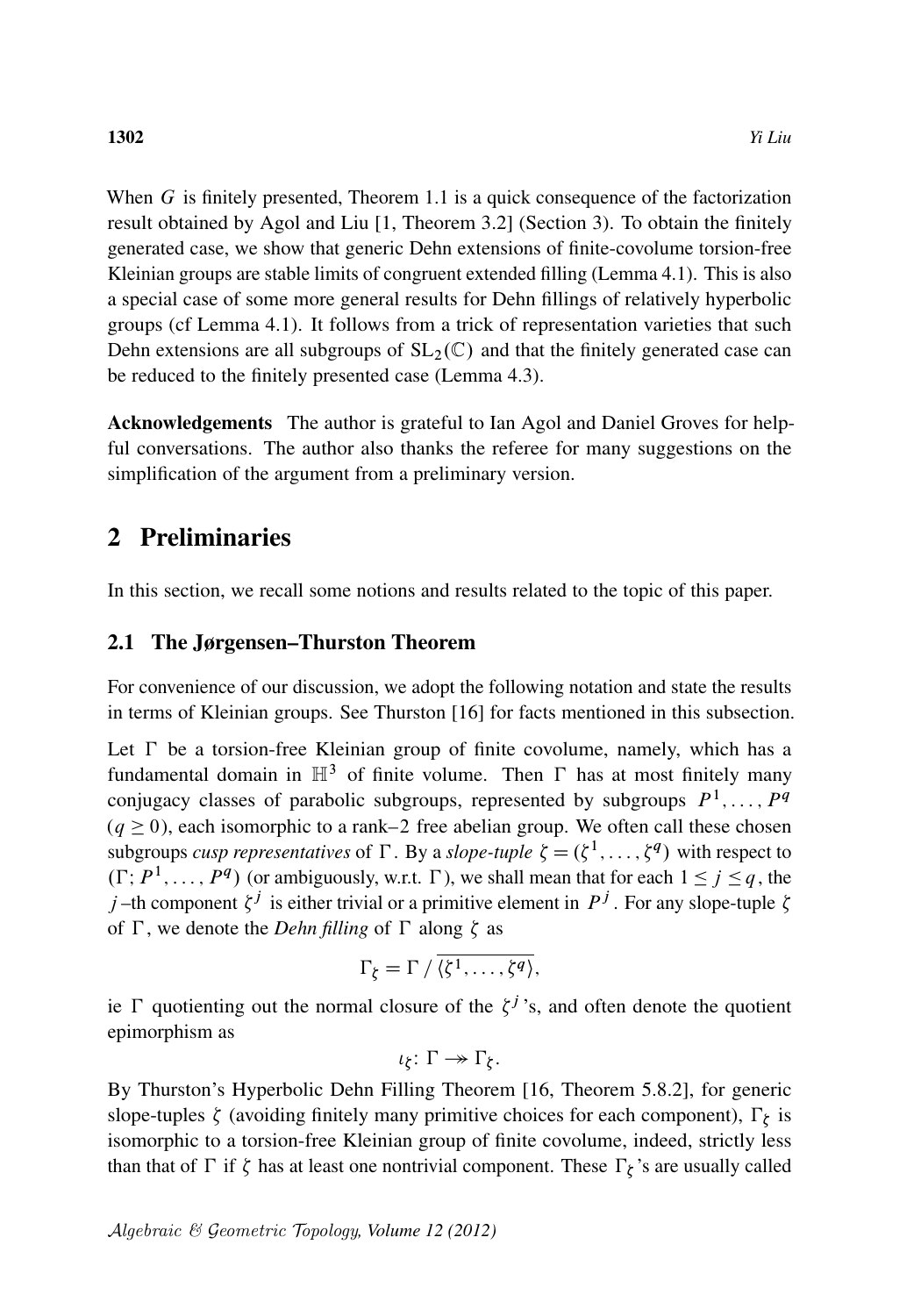*hyperbolic Dehn fillings* of  $\Gamma$ . In fact, one may choose faithful Kleinian representations  $\rho_{\xi} \colon \Gamma_{\xi} \to PSL_2(\mathbb{C})$ , so that for any sequence  $\{\zeta_n\}$  of slope-tuples, there is a subsequence for which the induced representations  $\{\rho_{\zeta_n} \circ \iota_{\zeta_n}\}$  of  $\Gamma$  strongly converges. Moreover, if for each j-th component,  $\{\zeta_n^j\}$  has no bounded subsequence of primitive elements in  $P^j$ , then  $\{\rho_{\zeta_n} \circ \iota_{\zeta_n}\}$  strongly converges to the inclusion  $\Gamma \subset \text{PSL}_2(\mathbb{C})$ . The following rephrases [16, Theorem 5.12.1]:

**Theorem 2.1** (Jørgensen–Thurston) For any  $V > 0$ , there exist finitely many torsionfree Kleinian groups  $\Gamma_1, \ldots, \Gamma_k$  of covolume at most V, (together with chosen cusp representatives), such that any torsion-free Kleinian group of covolume at most  $V$  is isomorphic to the hyperbolic Dehn filling  $(\Gamma_i)_{\zeta}$  of some  $\Gamma_i$  along some slope-tuple  $\zeta$ of  $\Gamma_i$ .

Remark 2.2 It is also implied from the proof that hyperbolic Dehn fillings decreases the covolume.

### 2.2 Dehn extensions

For aspherical orientable compact 3–manifolds, Dehn extensions have been investigated in [1] from a topological perspective. This kind of construction was introduced earlier to define knot invariants, known as generalized knot groups (see Kelly [9], Lin and Nelson [10] and Wada [17]). In this note, we rephrase Dehn extensions on the group level in terms of amalgamations. We shall restrict ourselves to torsion-free Kleinian groups of finite covolume, for simplicity, but we need a multicusp version, allowing slope-tuples and denominator-tuples.

Let  $(\Gamma; P^1, \ldots, P^q)$  be a torsion-free Kleinian group of finite covolume, together with chosen cusp representatives. Heuristically speaking, a Dehn extension is obtained by adjoining an "abelian root" of a slope in each cusp, or precisely as follows. Note that as each  $P^j < \Gamma$  is isomorphic to a rank–2 free abelian group, we naturally identify  $P^j$ as the integral lattice of the Q-vector space  $P^j \otimes_{\mathbb{Z}} \mathbb{Q}$ .

**Definition 2.3** With the notation above, let  $m = (m^1, \ldots, m^q)$  be a q-tuple of positive integers, called a *denominator-tuple*, and let  $\zeta = (\zeta^1, \dots, \zeta^q)$  be a slope-tuple, where each  $\zeta^j \in P^j$  is either trivial or primitive. The *Dehn extension* of  $\Gamma$  along the slope-tuple  $\zeta$  with the denominator-tuple m, denoted by  $\Gamma^{e(\zeta,m)}$ , is defined as the amalgamation of  $\Gamma$  with all the  $(P^j + \mathbb{Z}(\zeta^j/m^j))$ 's (as subgroups of  $P^j \otimes_{\mathbb{Z}} \mathbb{Q}$ 's) along all the  $P<sup>j</sup>$ 's respectively. In other words, it is the fundamental group of the graph of groups shown in Figure 1, which we write as

$$
\Gamma^{e(\zeta,m)} = \Gamma \cdot \left( *_{P^1} \left( P^1 + \mathbb{Z} \frac{\zeta^1}{m^1} \right) \right) \cdots \left( *_{P^q} \left( P^q + \mathbb{Z} \frac{\zeta^q}{m^q} \right) \right).
$$

Algebraic & Geometric Topology*, Volume 12 (2012)*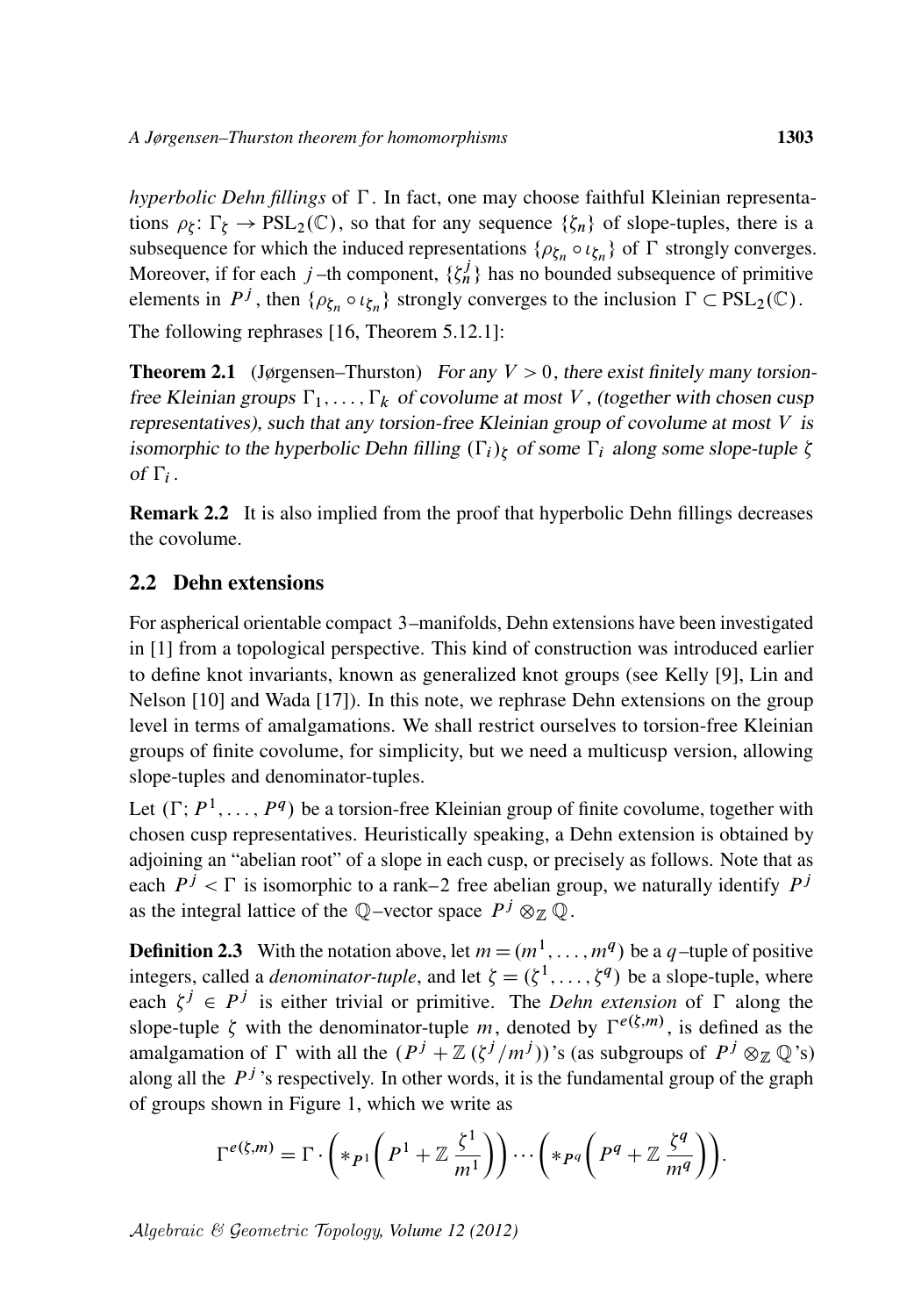We often briefly write  $\Gamma^e$  whenever m and  $\zeta$  are clear from the context. The Dehn extension is said to be *trivial on the j-th cusp*, if either  $\zeta^{j}$  is trivial or  $m^{j} = 1$ , and it is *trivial* if so it is on each cusp.



Figure 1. The Dehn extension  $\Gamma^{e}(\xi,m)$ 

**Definition 2.4** Let  $\zeta$ ,  $\zeta'$  be two slope-tuples, we say that they are *congruent* modulo a denominator-tuple m, if for each  $1 \leq j \leq q$ , the j-th components are congruent modulo  $m^j$ , namely,  $\zeta^j \equiv (\zeta')^j \mod m^j$ . We say  $\zeta$  *dominates*  $\zeta'$  modulo m, if for each  $1 \le j \le q$ , either  $\xi^{j} \equiv (\xi')^{j} \mod m^{j}$ , or that  $\xi^{j} = 0$ .

It is clear that  $\Gamma^{e(\xi,m)}$  is naturally isomorphic to  $\Gamma^{e(\xi',m)}$ , if  $\xi$  is congruent to  $\xi'$ modulo  $m$ . Thus, for any denominator-tuple  $m$ , there are only finitely many distinct Dehn extensions up to isomorphism.

**Definition 2.5** Suppose  $\Gamma^e$  is the Dehn extension of  $\Gamma$  along the slope-tuple  $\zeta$  with the denominator-tuple m, then there is a canonical *extended-filling* epimorphism

 $\iota^e \colon \Gamma^e \to \Gamma_{\zeta},$ 

quotienting out the normal closure of all the  $\zeta^j/m^j$ 's. Moreover, if  $\zeta'$  is congruent to (resp. dominated by)  $\zeta$  modulo m, there are also *congruent* (resp. *dominated*) extended-fillings

> $l_f^e$  $\frac{e}{\zeta'}\colon \Gamma^e \to \Gamma_{\zeta'},$

quotienting out the normal closure of all the  $(\zeta')^j/m^j$ 's.

## 3 The finitely presented case

In this section, we prove the finitely presented case of Theorem 1.1, namely:

**Proposition 3.1** Suppose G is a finitely presented group, and suppose  $V > 0$ . Then the conclusion of Theorem 1.1 holds for G and V .

We prove Proposition 3.1 in the rest of this section. It is a consequence of [1, Theorem 3.2] and the classical Jørgensen–Thurston Theorem.

Algebraic & Geometric Topology*, Volume 12 (2012)*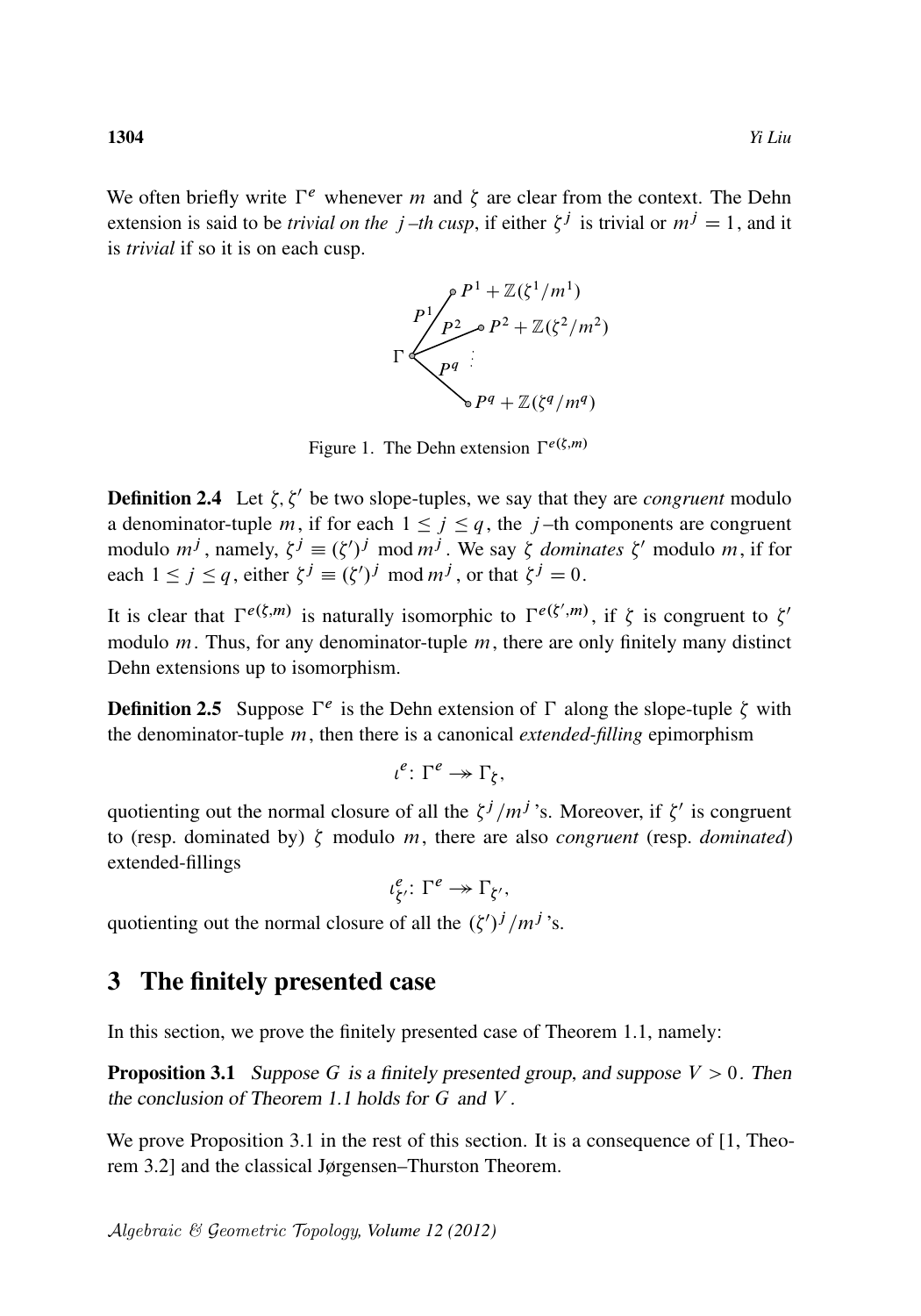**Lemma 3.2** Let G be a finitely presented group, and  $\Gamma$  be a torsion-free Kleinian group of finite covolume, with cusp representatives  $P^1, \ldots, P^q$ . Then there are finite collections of (primitive) slopes  $S^j \subset P^j$  for  $1 \le j \le q$ , and there is some denominatortuple  $m = (m^1, \dots, m^q)$ , such that for any slope-tuple  $\zeta = (\zeta^1, \dots, \zeta^q)$  where each  $\zeta^j \notin S^j$ , and for any homomorphism  $\phi: G \to \Gamma_{\zeta}$ ,  $\phi$  factors through the canonical extended-filling epimorphism  $\iota^e \colon \Gamma^{e(\xi,m)} \to \Gamma_{\xi}$ .

Proof By Thurston's Hyperbolic Dehn Filling Theorem [16, Theorem 5.8.2], we regard  $\Gamma$  and all the hyperbolic Dehn fillings  $\Gamma_{\zeta}$ 's as subgroups of PSL<sub>2</sub>(C), so that the Dehn filling epimorphisms  $\iota_{\xi} \colon \Gamma \to \Gamma_{\xi}$  is a strongly convergent family, namely, that for any sequence of slope-tuples  $\{\zeta_n\}$  that converges to some slope-tuple, the corresponding sequence  $\{t_{\zeta_n}\}$  converges algebraically and the sequence of images  $\{t_{\xi_n}(\Gamma)\}\)$  converges geometrically (cf Section 2.1). Choose a base-point O of the 3–dimensional hyperbolic space  $\mathbb{H}^3$  and an orthonormal basis of the tangent space to identify  $PSL_2(\mathbb{C})$  with Isom<sub>+</sub>( $\mathbb{H}^3$ ). The quotient manifolds  $N_{\zeta} = \mathbb{H}^3 / \Gamma_{\zeta}$  are all complete finite-volume hyperbolic manifolds with naturally induced base points, forming a sequentially compact family converging to  $N_{\star} = \mathbb{H}^3 / \Gamma$  in the pointed Gromov–Hausdorff topology. Let  $\epsilon > 0$  be a Margulis number of  $\mathbb{H}^3$ . We may assume  $\epsilon$  to be small enough so that the  $\epsilon$ -thin part of  $N_{\star}$  consists only of properly embedded disjoint horocusps. Then there are finite collections  $S^j \subset P^j$  of primitive slopes, such that whenever  $\zeta$  is a slope-tuple whose components avoid elements of the  $\mathcal{S}^j$ 's, the  $\epsilon$ -thin part of  $N_{\xi}$  is the disjoint union of  $V_{\xi}^{1}$  $\bar{\zeta}^1, \ldots V_{\zeta}^q$  $\zeta^q$ , each homeomorphic to either a solid torus  $S^1 \times D^2$  or  $T^2 \times [0, +\infty)$ , corresponding to (possibly null) Dehn fillings of the cusps. Furthermore, one may pick  $S<sup>j</sup>$  sufficiently large so that to ensure that the meridional area of every solid torus  $V_t^j$  $\zeta'$  is sufficiently large, for instance, greater than  $A(\ell(G))$  where  $\ell(G)$  is the presentation length of G (cf [1, Definition 3.1]) and  $A(n) = 27^n (9n^2 + 4n)\pi$ .

Note that the argument of [1, Theorem 3.2] only used the local geometry of the hyperbolic piece near a deep Margulis tube. We may apply the same argument simultaneously to all the tubes  $V_t^1$  $V_{\xi}^{1}, \ldots, V_{\xi}^{q}$  $\zeta^q$  for each  $N_{\zeta}$  to see that there is some uniform denominator-tuple  $m = (m^1, \ldots, m^j)$ , such that every map  $f: K \to N_\xi$ factors through the (topological) Dehn extension  $N^{e(\xi,m)}$  via the extended-filling map  $N^{e(\xi,m)} \to N_{\xi}$ , up to homotopy. Here K is a the presentation complex of G with  $\pi_1(K) \cong G$  (cf [1, Section 3.1]), and  $N^{e(\xi,m)}$  is a natural topological space with  $\pi_1(N^{e(\xi,m)}) \cong \Gamma^{e(\xi,m)}$ , obtained by attaching "ridge pieces" to the cusp tori of  $N_{\star}$ (cf [1, Section 2.2]). In fact, one may require each  $m^j$  satisfy  $0 < m^j \leq T(\ell(G))$ , where  $T(n) = 2 \cdot 3^n$ . In language of groups, this is the conclusion of Lemma 3.2.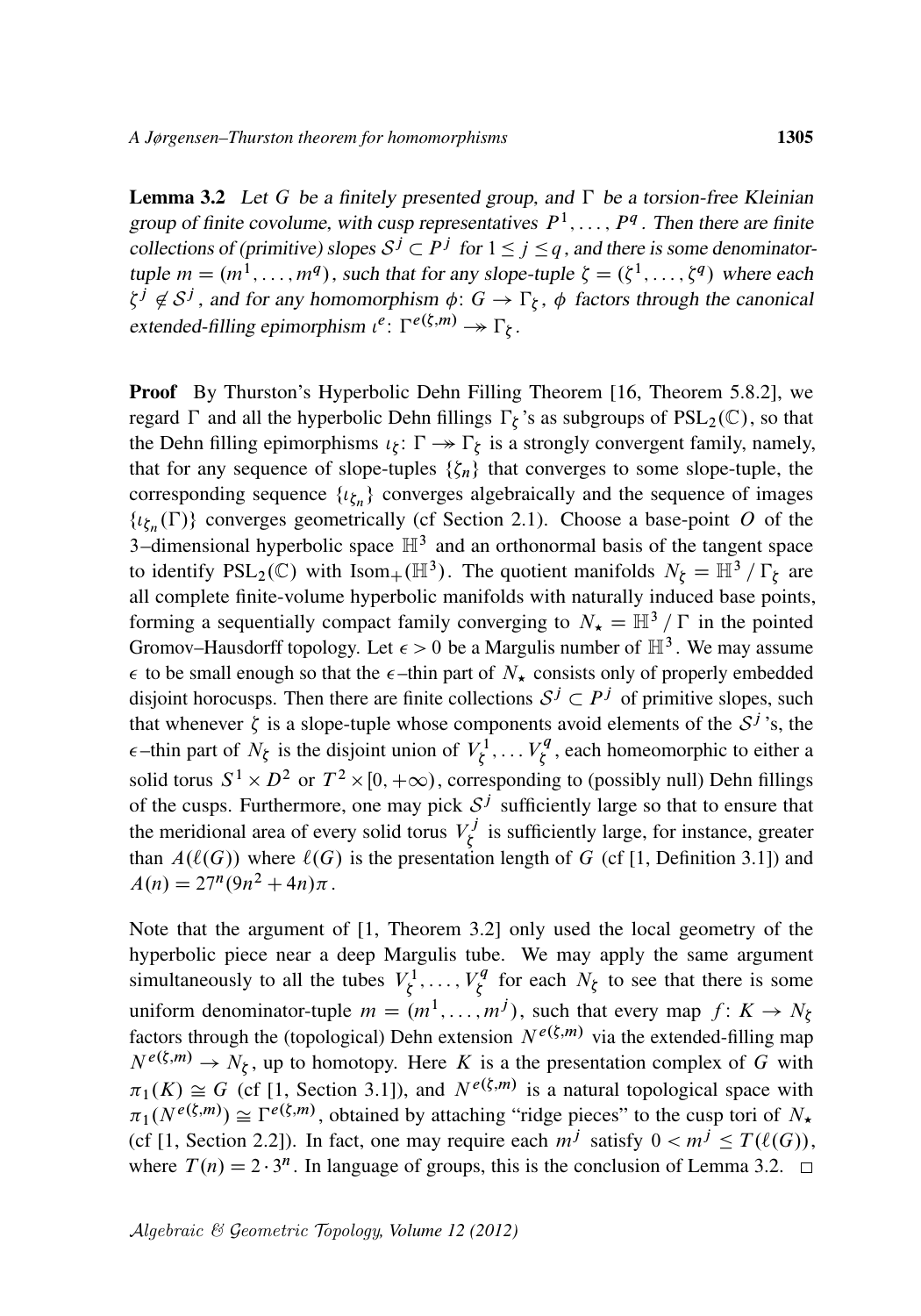The lemma below may be regarded as a homomorphism analogue to Thurston's Hyperbolic Dehn Filling Theorem.

**Lemma 3.3** Suppose G is finitely presented, and  $\Gamma$  is a torsion-free Kleinian group of finite covolume. Then there are finitely many groups  $R_1, \ldots, R_l$ , each being a Dehn extension of a hyperbolic Dehn filling of  $\Gamma$ , such that for every hyperbolic Dehn filling  $\Gamma_{\xi}$  of  $\Gamma$ , there is an  $R_i$  and an extended filling epimorphism  $\iota_{i,\xi}$ :  $R_i \to \Gamma_{\xi}$ , so that every homomorphism  $\phi: G \to \Gamma_{\xi}$  factors through  $\iota_{i,\xi}$ .

**Proof** We make an induction argument on the number of cusps of  $\Gamma$ . When  $\Gamma$  has no cusp, there is no further Dehn filling, so there is nothing to prove. Suppose that we have proved the statement when  $\Gamma$  has  $q - 1$  cusps, where  $q > 0$ .

When  $\Gamma$  has q cusps, represented by  $P^1, \dots, P^q$ , by Lemma 3.2, there are finite collections of primitive slopes,  $S^j \subset P^j$  for  $1 \le j \le q$ , and there is a denominator-tuple  $m = (m^1, \dots, m^q)$ , such that for any slope-tuple  $\zeta$  whose components avoid elements of  $S^1, \ldots, S^q$ , any  $\phi: G \to \Gamma_{\xi}$  factors through the extended filling epimorphism  $l^e_{\epsilon}$  $\zeta \colon \Gamma^{e(\zeta,m)} \to \Gamma_{\zeta}$ . Note that since *m* is fixed, there only finitely many isomorphism classes of  $\Gamma^{e(\xi,m)}$ 's, and two extended fillings  $\iota_{\xi}^e$  $\frac{e}{\zeta}$  and  $\iota_{\zeta}^e$  are congruent when  $\zeta$  is congruent to  $\zeta'$  modulo *m* (cf Section 2.2). We denote these isomorphically distinct Dehn extensions as  $R_1, \ldots, R_{l_0}$ .

If  $\zeta$  does not satisfy the condition above, it is dominated by a slope-tuple  $\zeta'$  of the form  $(0, \ldots, 0, \zeta^j, 0, \ldots, 0)$  where  $\zeta^j \in S^j$  (cf Definition 2.4). We enumerate these  $\zeta$ 's as  $\zeta_1'$  $\zeta'_1, \ldots, \zeta'_s$ . For each  $1 \le t \le s$ , since  $\Gamma_{\zeta'_t}$  has only  $q-1$  cusps, we apply the induction assumption so there are Dehn extensions of hyperbolic Dehn fillings of  $\Gamma_{\zeta_i}$ , say  $R_1^t, \ldots, R_{l_t}^t$ , such that if  $\zeta$  is dominated by  $\zeta_t^t$  $t'$ , any  $\phi: G \to \Gamma_{\xi'_t}$  factors through the extended filling epimorphism from some  $R_i^t$  to  $\Gamma_{\xi'_i}$ .

Now we take  $R_1, \ldots, R_l$  as  $R_1, \ldots, R_{l_0}$  together with all the  $R_i^t$ 's, where  $1 \le i \le l_t$ and  $1 \le t \le s$ . Then the conclusion of the statement holds for  $\Gamma$ . This completes the induction.  $\Box$ 

**Proof of Proposition 3.1** Let G be a finitely presented, and  $V > 0$  as assumed. By the Jørgensen–Thurston Theorem (cf Theorem 2.1), there are finitely many torsion-free Kleinian groups  $\Gamma_1, \ldots, \Gamma_s$  of covolume at most V, such that any torsion-free Kleinian group H of covolume at most V is isomorphic to a Dehn filling  $(\Gamma_i)$  of some  $\Gamma_i$ along some slope-tuple  $\zeta$  (with respect to chosen cusp representatives). For each  $\Gamma_i$ , we apply Lemma 3.3 to obtain finitely many groups  $R_{i,1}, \ldots, R_{i,k_i}$ , each being a Dehn extension of a hyperbolic Dehn filling of  $\Gamma_i$ . Hence all the  $R_{i,t}$ 's (for all i and t) are Dehn extensions of torsion-free Kleinian groups of covolume at most  $V$ . We rewrite them as  $R_1, \ldots, R_l$ , then these are the groups as claimed by Proposition 3.1.  $\Box$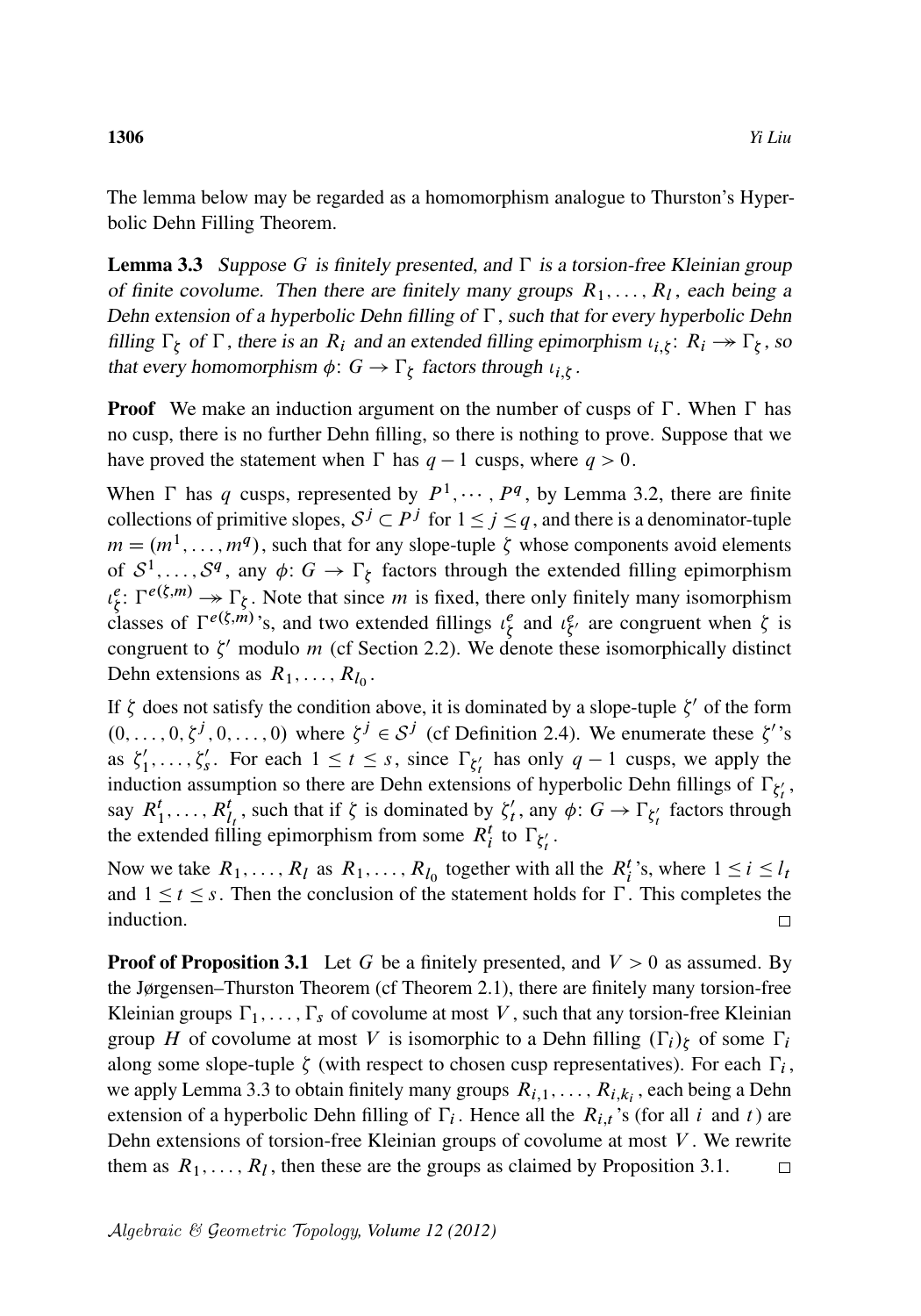## 4 The finitely generated case

In this section, we deduce Theorem 1.1 from the finitely presented case (Proposition 3.1). We show that Dehn extensions of finite-covolume torsion-free Kleinian groups are stable limits of congruent extended fillings. With some general trick of representation varieties, which are certainly well-known to experts (see Sela [14] and Soma [15]), this will imply Theorem 1.1 using the finitely presented case.

To be precise, let  $\Gamma$  be a torsion-free Kleinian group of finite covolume, with cusp representatives  $P^1, \ldots, P^q$ . We say a slope-tuple  $\zeta = (\zeta^1, \ldots, \zeta^q)$  is *all-primitive* if every component  $\zeta^j$  is primitive in  $P^j$ . An infinite sequence  $\{\zeta_n\}$  of all-primitive slope-tuples is said to *converge to all-cusps*, if each component sequence  $\{\zeta_n^j\}$  has no bounded infinite subsequence.

We need some further terminology of limit groups. Let  $G$  be a finitely generated group, and  $\{H_n\}$  be a sequence of groups. Suppose  $\{\phi_n: G \to H_n\}$  is a sequence of homomorphisms. We say  $\{\phi_n\}$  is a *stable sequence*, if it satisfies that for any  $g \in G$ , either  $\phi_n(g)$  is trivial for all but finitely many n's, or that  $\phi_n(g)$  is nontrivial for all but finitely many n's. Moreover, for such a sequence, we define the *stable kernel* of  $\{\phi_n\}$  to be the (possibly trivial) normal subgroup  $K_{\infty}$  of G, consisting of all the elements  $g \in G$  each of which is trivial under all but finitely many  $\phi_n$ 's. The quotient epimorphism  $\pi: G \twoheadrightarrow G / K_{\infty}$ , (or ambiguously, the quotient group  $L_{\infty} = G / K_{\infty}$ ), will be called the *stable limit* of the stable sequence  $\{\phi_n\}$ . The notion of stable limits is related to the study of limit groups in geometric group theory (see Sela [14] and Bestvina and Feighn [3]). Note that our definition here allows variations on the target groups, but in our application all the target groups will be subgroups of  $SL_2(\mathbb{C})$ , so one may also regard the stable limits here as  $SL_2(\mathbb{C})$ –limit groups, in the sense of, eg Ould Houcine [13].

**Lemma 4.1** Let  $\Gamma$  be a torsion-free Kleinian group of finite covolume, with cusp representatives  $P^1, \ldots, P^q$ . Let  $\Gamma^{e(\zeta,m)}$  be the Dehn extension of  $\Gamma$  along some slope-tuple  $\zeta$  with the denominator-tuple m, and let  $\{\zeta_n\}$  be a sequence of all-primitive slope-tuples, each congruent to  $\zeta$  modulo m. Suppose  $\{\zeta_n\}$  converges to all-cusps. Then  $\Gamma^{e(\xi,m)}$  is the stable limit of the stable sequence of congruent extended-filling epimorphisms

$$
\iota_{\zeta_n}^e \colon \Gamma^{e(\zeta,m)} \to \Gamma_{\zeta_n}.
$$

Proof This is a special case of some more general result for Dehn fillings of relatively hyperbolic groups. In fact, by a combination theorem for amalgamations of relatively hyperbolic groups (see Dahmani [5, Theorem 0.1], or more generally,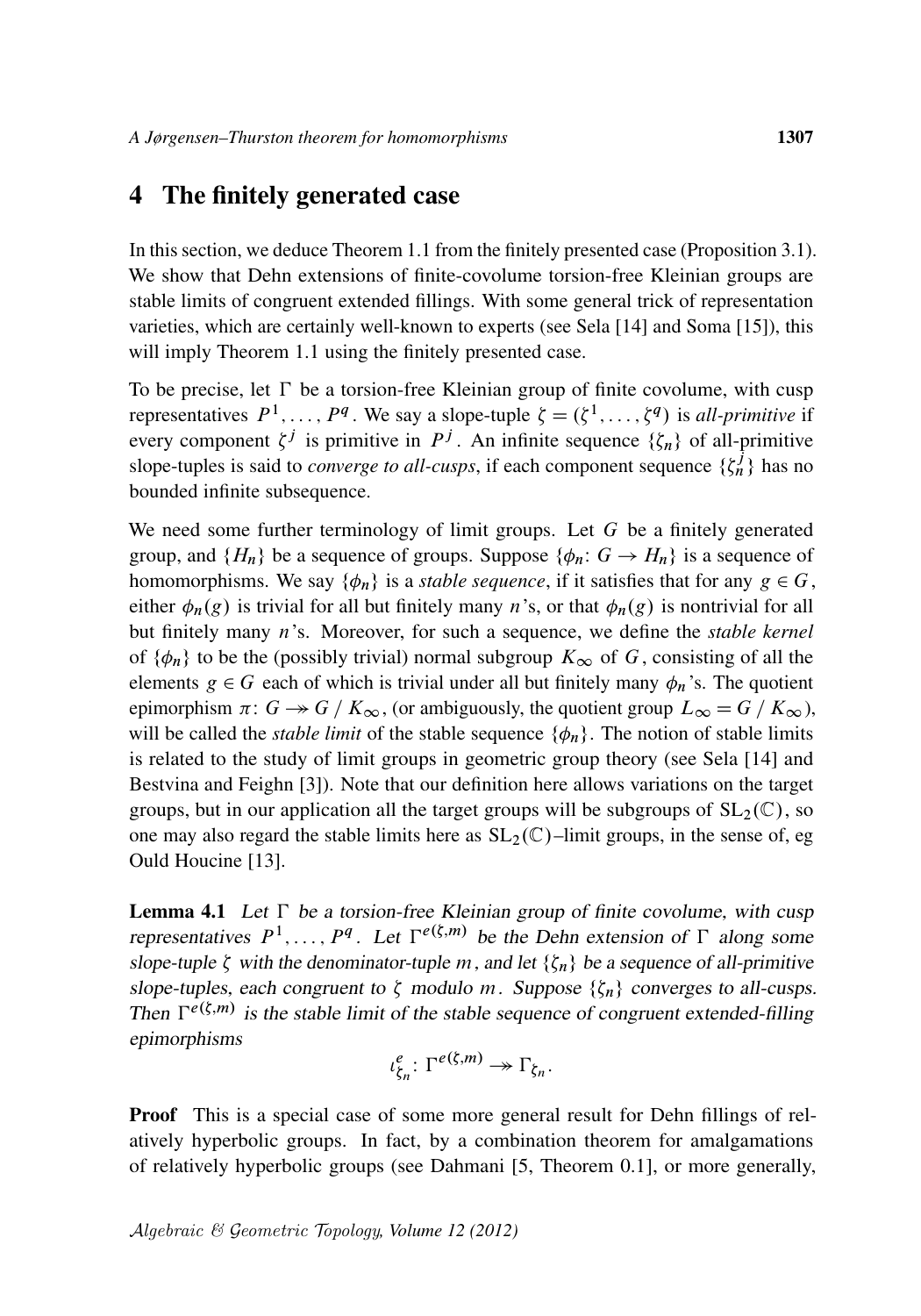Osin [11, Theorem 1.3]), and by the fact that finitely generated torsion-free Kleinian groups are hyperbolic relative to the cusp subgroups (see Farb [6, Theorem 4.11]), Dehn extensions of finite-covolume torsion-free Kleinian groups are all hyperbolic relative to the extended cusp subgroups, namely, the  $(P^{j} + \mathbb{Z}(\zeta^{j}/m^{j}))$ 's. Then the statement of Lemma 4.1 follows immediately from a hyperbolic Dehn filling theorem for relatively hyperbolic groups due to Groves and Manning, [8, Corollary 9.7] (cf Osin [12, Theorem 1.1]).  $\Box$ 

Recall that the representation variety  $R(G)$  of a finitely generated group G in  $SL_2(\mathbb{C})$ is the set  $Hom(G, SL_2(\mathbb{C}))$  with the canonical Zariski closed affine algebraic structure (see Culler and Shalen [4]). For any quotient  $\pi: G \rightarrow O$ , there is an induced embedding of algebraic set

$$
\pi^*\colon R(Q)\hookrightarrow R(G),
$$

defined by  $\pi^*(\rho) = \rho \circ \pi$ , for  $\rho \in R(Q)$ . In particular, for every  $\rho \in R(G)$ , the subvariety  $R(\rho) \subset R(G)$ , is defined as  $\rho^* R(\text{Im}(\rho))$ . Note that there is another natural topology, introduced by Baumslag, Myasnikov and Remeslennikov [2], which is analogous to but in general weaker than the classical Zariski topology. Since we will not explicitly use these topologies in the rest of our argument, we refer the reader to Culler and Shalen [4] and for details of the notions.

The property that we shall use about  $SL_2(\mathbb{C})$  is that it is *equationally noetherian* in the sense of [2]. The lemma below may be regarded as a representation-variety version of finitely presented approximation.

**Lemma 4.2** For any finitely generated group  $G$ , there is a finitely presented group  $G_0$ of the same rank (ie the smallest number of generators), and a quotient epimorphism p:  $G_0 \rightarrow G$  such that  $p^*$ :  $R(G) \rightarrow R(G_0)$  is bijective.

**Proof** Since  $SL_2(\mathbb{C})$  is linear, it is equationally noetherian by [2, Theorem B1]. It follows immediately from the definition that  $p^*$  is bijective. Indeed, one may take a presentation  $\mathcal{P} = (x_1, \ldots, x_r; w_1, w_2 \cdots)$  of G, then  $R(G)$  may be identified as the set of  $SL_2(\mathbb{C})$ -points defined by the relators, namely,  $V_{SL_2(\mathbb{C})}(\{w_1, w_2 \cdots\}) \subset$  $SL_2(\mathbb{C})^r$  in terms of [2]. As  $SL_2(\mathbb{C})$  is equationally noetherian,  $G_0$  may be obtained from the free group generated by  $x_1, \ldots, x_r$  by killing finitely many relators  $w_1, \ldots w_k$ which ensure  $V_{\text{SL}_2(\mathbb{C})}(\{w_1, w_2 \cdots \}) = V_{\text{SL}_2(\mathbb{C})}(\{w_1, \ldots w_k\})$ . We also remark that one can actually construct  $G_0$  by taking sufficiently many relators so that  $p^*$  is isomorphic with respect to the (classical or analogous) Zariski topology of algebraic sets, and this follows from the proof of [2, Theorem B1].  $\Box$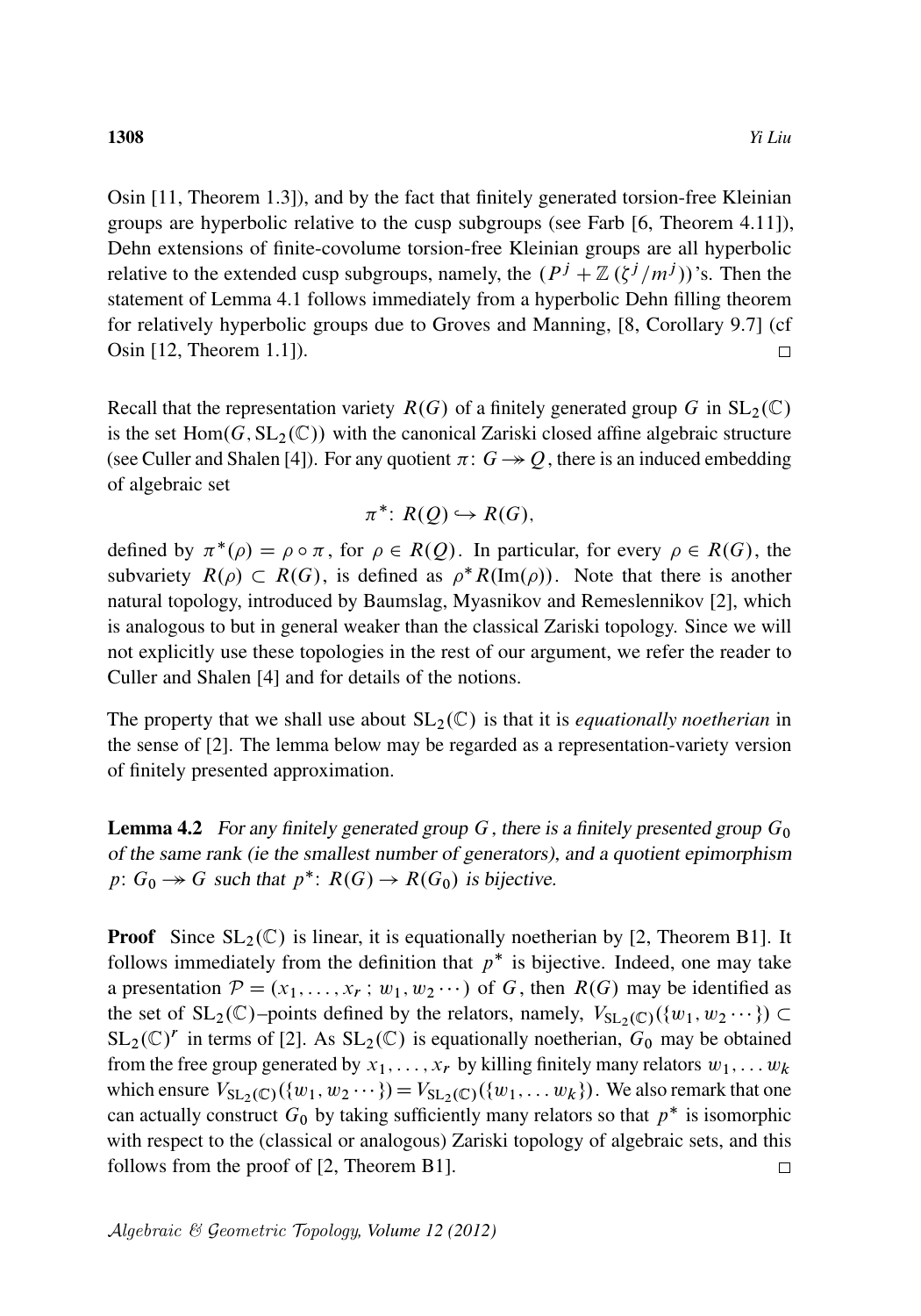**Lemma 4.3** Suppose G is a finitely generated group, and  $L$  is a stable limit of a stable sequence of homomorphisms  $\{\phi_n: G \to H_n\}$ , where each  $H_n$  is isomorphic to a subgroup of  $SL_2(\mathbb{C})$ . Then for all but finitely many n's,  $\phi_n$  factors through the stable limit epimorphism  $\pi: G \to L$ . Moreover, L is isomorphic to a subgroup of  $SL_2(\mathbb{C})$ .

**Proof** As  $SL_2(\mathbb{C})$  is equationally noetherian, and as G is finitely generated, every  $SL_2(\mathbb{C})$ –limit group is fully residually  $SL_2(\mathbb{C})$  by [13, Theorem 2.1(4)], namely, such that every finite collection of elements can be send injectively into  $SL_2(\mathbb{C})$  via some representation of the group. Then a standard argument of limit groups (see [3, Section 1.2) can be adapted to our situation, as follows.

We first show L is isomorphic to a subgroup of  $SL_2(\mathbb{C})$ . Suppose  $g_1, g_2, \ldots$  is an enumeration of elements of L, we may pick a sequence of  $SL_2(\mathbb{C})$ –representations  $\rho_1, \rho_2, \ldots$  of G, such that  $\rho_n$  sends  $g_1, \ldots, g_n$  injectively into  $SL_2(\mathbb{C})$ , for each integer  $n \ge 1$ . As  $R(L)$  consists only of finitely many maximal Zariski irreducible components, an infinite subsequence of  $\rho_i$ 's lie on one and the same component Y of  $R(L)$ . Now the maximal irreducible component of  $R(\rho_i)$  containing  $\rho_i$  must have strictly smaller dimension than that of Y, unless  $\rho_i$  is itself injective. Thus a Baire Category argument clearly implies that a generic element on  $Y$  is injective. This means L is isomorphic to a subgroup of  $SL_2(\mathbb{C})$ .

The factorization part can be proved in a similar fashion, and it suffices to show that for any stable sequence of representations  $\{\rho_n\}$  converging to  $G \rightarrow L$ , all but finitely many  $\rho_n$ 's factors through the limit quotient. Suppose on the contrary that there were a stable sequence of  $SL_2(\mathbb{C})$ –representations  $\rho_1, \rho_2, \ldots$  of G converging to L, where no  $\rho_n$  factored through the quotient  $G \rightarrow L$ . Then a similar argument as above shows that there would be a subsequence of  $\{\rho_n\}$ , such that every element is contained in a maximal irreducible component Y of  $R(G)$ . Moreover, a generic element on Y descends via  $G \rightarrow L$  to be a faithful representation of L. This means every representation in this subsequence would have factored through  $G \rightarrow L$ . This is a contradiction.  $\Box$ 

We now give the proof of Theorem 1.1.

**Proof of Theorem 1.1** Suppose G is a finitely generated group, and  $V > 0$ . By Lemma 4.2, there is a finitely presented group  $G_0$  and an epimorphism  $p: G_0 \rightarrow G$ , inducing a bijection  $p^*$ :  $R(G) \to R(G_0)$  on the SL<sub>2</sub>(C)-varieties. By Proposition 3.1, we may find finitely many Dehn extensions of torsion-free Kleinian groups of covolume at most V, say  $R_1, \ldots, R_k$ , and for any torsion-free Kleinian group H, there is some  $R_i$  and an extended-filling epimorphism  $\iota_{i,H}^e: R_i \rightarrow H$ , such that any homomorphism  $\phi: G_0 \to H$  factors through  $\iota_{i,H}^e$ .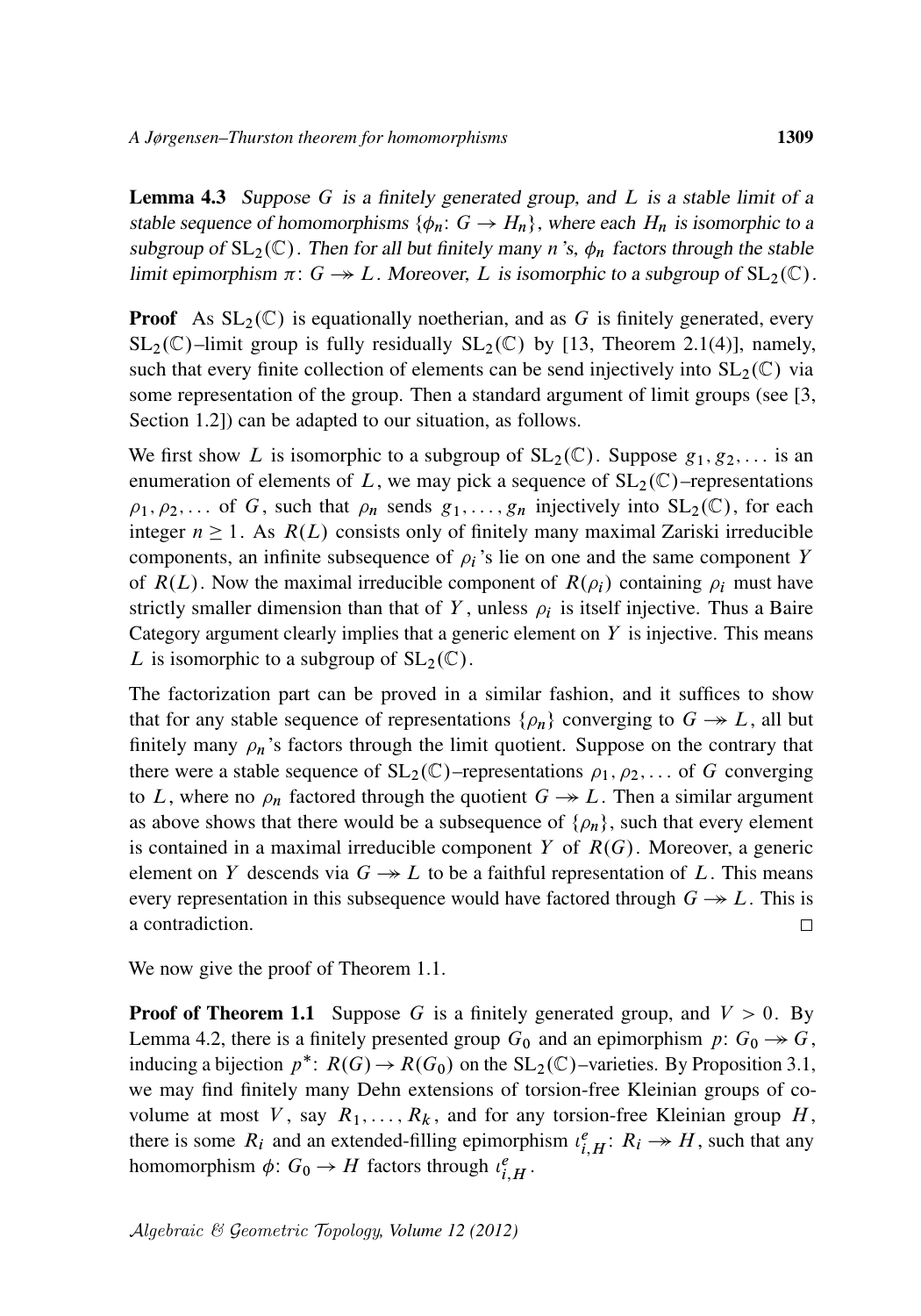We claim these  $R_i$ 's (and  $\iota_{i,H}^e$ 's) also satisfy the conclusion of Theorem 1.1. A result of William Thurston asserts that finitely generated torsion-free Kleinian groups can be lifted to be embedded in  $SL_2(\mathbb{C})$  (see [4, Proposition 3.1.1]). Thus, by Lemma 4.1 and Lemma 4.3, there are faithful representations  $\rho_i: R_i \hookrightarrow SL_2(\mathbb{C})$ . To see the claim, consider any homomorphism  $\phi: G \to H$ , where H is as above. Then  $\phi \circ p: G_0 \to H$  factors through some  $\iota_{i,H}^e$ , say  $\phi \circ p = \iota_{i,H}^e \circ \psi$ , where  $\psi: G_0 \to R_i$ . Thus  $\rho_i \circ \psi: G_0 \to SL_2(\mathbb{C})$  is a representation of  $G_0$  in  $SL_2(\mathbb{C})$ . Because  $p^* \colon R(G) \to R(G_0)$  is isomorphic,  $\rho_i \circ \psi$  descends to a representation of G via p, or equivalently,  $\psi = \overline{\psi} \circ p$  for some  $\overline{\psi} \colon G \to \text{Im}(\psi) \hookrightarrow R_i$ . Hence  $\phi \circ p = \iota_{i,H}^e \circ \overline{\psi} \circ p$ , so  $\phi = \iota_{i,H}^e \circ \overline{\psi}$  as p is surjective. This means  $\phi$  factors through  $\iota_{i,H}^{\ell,H}$  via  $\overline{\psi}$ . Then we have proved the claim. This also completes the proof of Theorem 1.1.  $\Box$ 

## 5 Conclusions

In conclusion, Dehn extensions arise naturally from a limit process in the study of homomorphisms to torsion-free Kleinian groups with uniformly bounded covolume. From the perspective of geometric group theory, it seems reasonable to expect that there is a similar version of Theorem 1.1 describing the structure of homomorphisms from a finitely generated group to the Dehn-filling family of a torsion-free relatively hyperbolic group with abelian flats. However, as it relies severely on the fact that Kleinian groups are subgroups of  $SL_2(\mathbb{C})$ , our approach in this note does not apply in general. We also wonder whether it is possible to describe the homomorphism structure if we drop the assumption of uniformly bounded covolume in Theorem 1.1.

## References

- [1] I Agol, Y Liu, *Presentation length and Simon's conjecture*, J. Amer. Math. Soc. 25 (2012) 151–187 MR2833481
- [2] G Baumslag, A Myasnikov, V Remeslennikov, *Algebraic geometry over groups I. Algebraic sets and ideal theory*, J. Algebra 219 (1999) 16–79 MR1707663
- [3] M Bestvina, M Feighn, *Notes on Sela's work: limit groups and Makanin–Razborov diagrams*, from: "Geometric and cohomological methods in group theory", (M R Bridson, PH Kropholler, IJ Leary, editors), London Math. Soc. Lecture Note Ser. 358, Cambridge Univ. Press (2009) 1–29 MR2605174
- [4] M Culler, P B Shalen, *Varieties of group representations and splittings of* 3*–manifolds*, Ann. of Math. 117 (1983) 109–146 MR683804